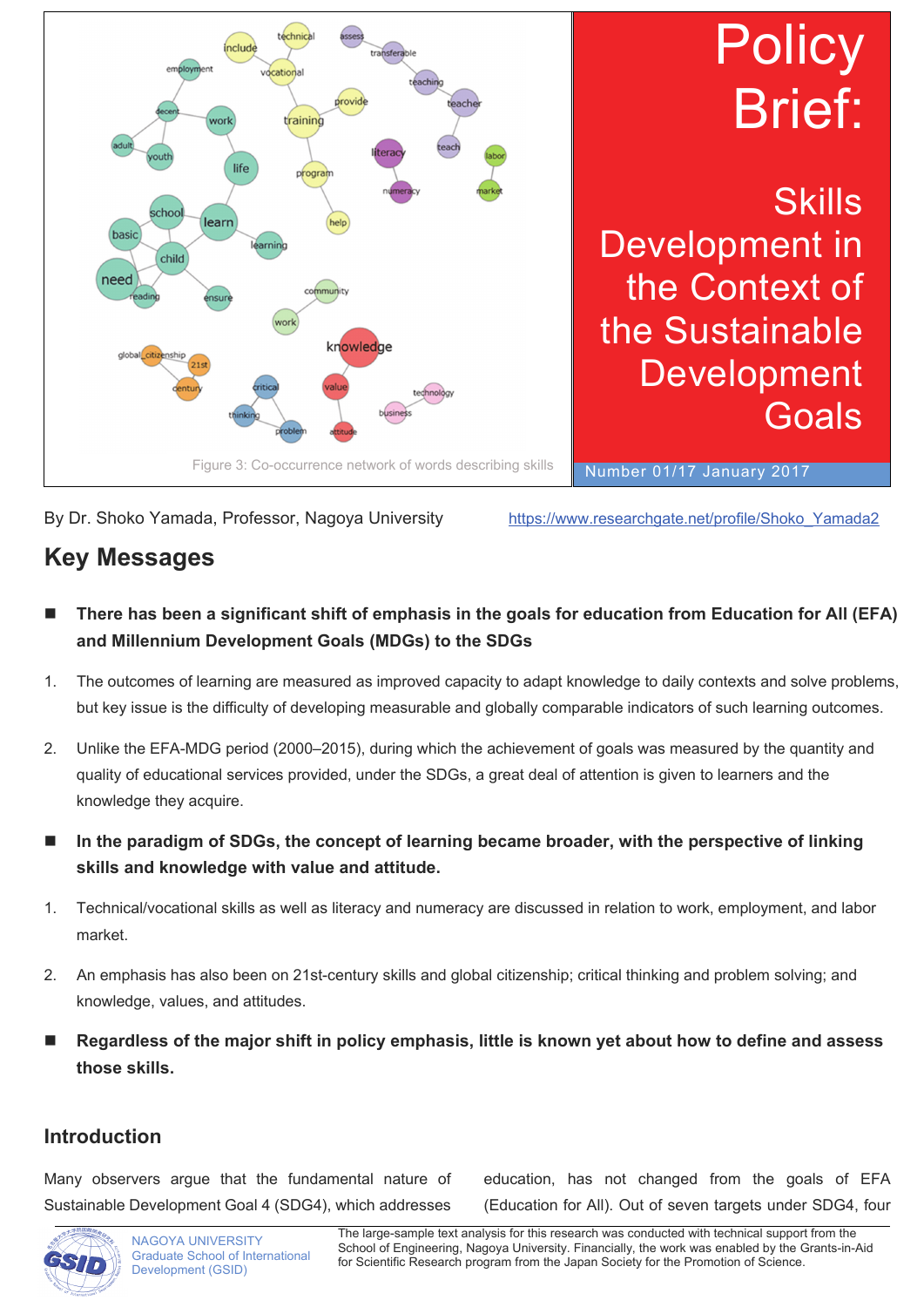(Targets 1, 2, 3, and 5) aim to expand access to education from early childhood to technical, vocational, and tertiary education in an equitable and inclusive manner. Unlike EFA, which largely focused on basic (early childhood to lower

#### **Targets of SDG4 that highlight the importance of skills and knowledge**

Target 4: By 2030, substantially increase the number of youth and adults who have relevant skills, including technical and vocational skills, for employment, decent jobs, and entrepreneurship

Target 6: By 2030, ensure that all youth and a substantial proportion of adults, both men and women, achieve literacy and numeracy

Target 7: By 2030, ensure that all learners acquire the knowledge and skills needed to promote sustainable development, including, among others, through education for sustainable development and sustainable lifestyles, human rights, gender equality, promotion of a culture of peace and nonviolence, global citizenship, and appreciation of cultural diversity and of culture's contribution to sustainable development

secondary) education, SDG4 enlarged the scope of coverage. Recognizing that those who could now go to primary school would aspire to secondary education, SDG4 broadened the areas to be considered human rights and hence society's responsibility to provide. Despite being more ambitious, this extension follows a linear progression from basic to higher or more diverse channels of formal schooling. In contrast, a fundamental change happened with three other targets. A common characteristic of Targets 4, 6, and 7 is that they shift attention from the provider of educational services to the learner through a commitment to improving the knowledge and skills that learners acquire.

This shift in attention is significant in three ways. First, the quality of education, which used to be measured by the amount of inputs into the education system, such as facilities, textbooks, and teachers, is now measured by the amount and type of knowledge and skills that learners acquire. Second, the outcomes of learning are measured as improved capacity to adapt knowledge to daily contexts and solve problems, not simply the ability to recite the contents of the curriculum. The perspective of so-called outcomebased or competency-based education not only focuses on learners but also redefines the meaning of knowledge, requiring that it be relevant and adaptable to different contexts. A practical but significant implication of this shift in priorities, which was already a matter of heated discussion in the consultation process toward developing SDG4, is the difficulty of developing measurable and globally comparable indicators of such learning outcomes. Third, and closely related to the second point, the domains of learning outcomes under SDG4 are not restricted by the framework of curricular subjects, but are cross-cutting and broad in nature. As indicated in the box on the left side, Target 4 of SDG4 highlights the relevant skills for the workplace, Target 6 literacy and numeracy, and Target 7 the values and attitudes it takes to live in a sustainable world. In sum, the knowledge and skills under SDG4 overarch not only cognitive and vocational, but also noncognitive and behavioral skills.

## **Methods of Analysis**

From late 2012 up to the World Education Forum in Incheon, South Korea, in June 2015, I have analyzed the discourse on the post-EFA agenda in the so-called education community. The actors involved in this discourse were diverse, such as representatives of UN member states, EFA convening agencies (UNESCO, UNICEF, the World Bank, the UN Development Programme, and the UN Population Fund), civil society organizations, and technical specialists. In addition to interviews with key informants from these groups, I conducted a qualitative and quantitative textual analysis. The textual data used were reports, minutes, and statements posted on the Internet, which totaled 1,720 files (2 for the year 2011, 60 for 2012, 127 for 2013, 953 for 2014, and 578 for 2015).

The quantitative approach basically aimed to find patterns in the relationships among frequently used words, such as clusters of ideas and changing trends of discussion. The total number of words in the analyzed texts was 3,147,990. However, more than 60 percent were used only once or twice (66.04 percent). Partly to avoid burdening the computer and partly to focus on the aspects on which the attention of text authors converges, I have limited most of my analysis to words that appear more than 1,000 times across texts.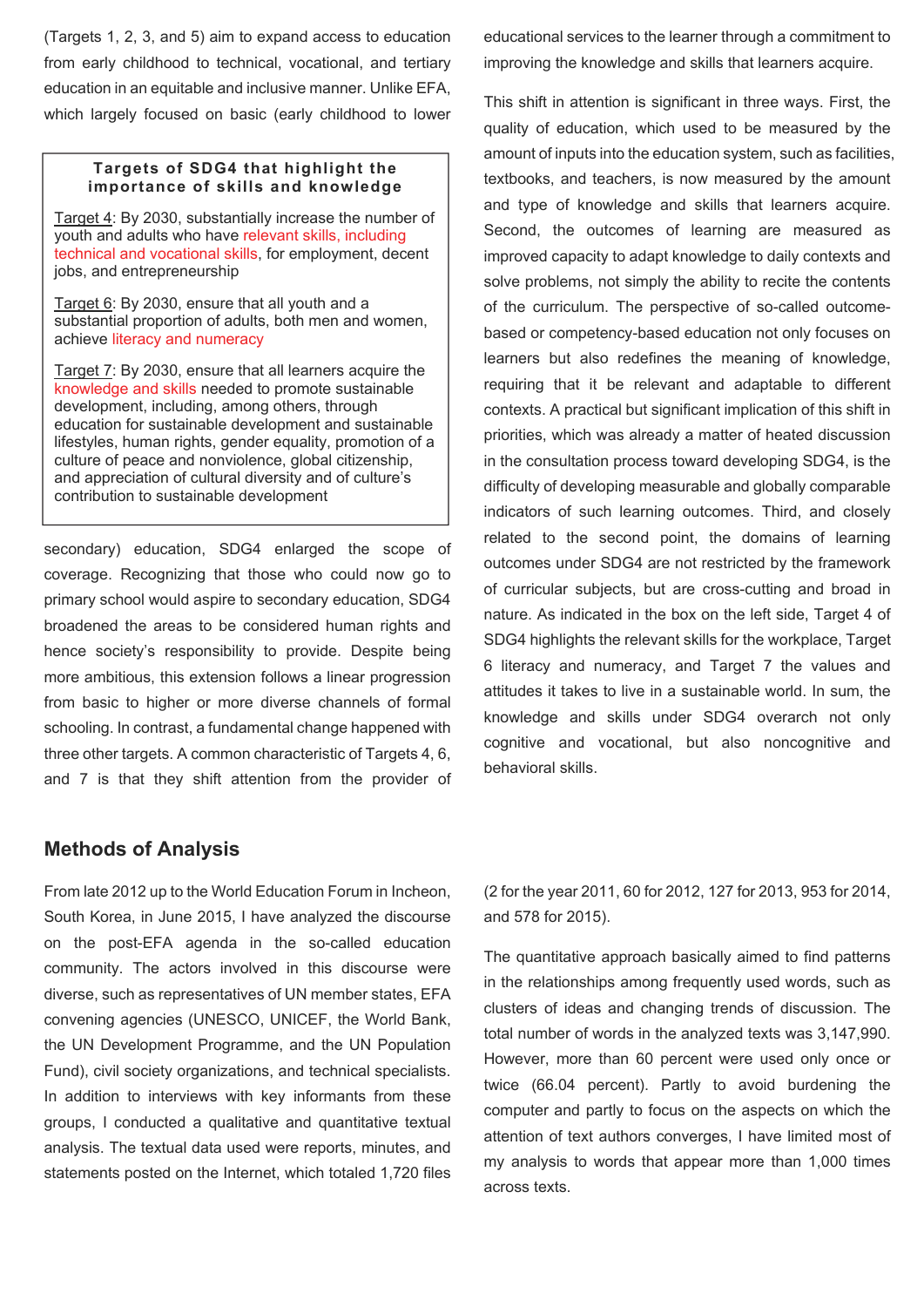### **Findings: Constituent Elements of "Skills" in the Global Discourse**

Figure 1 shows the general trends in the use of six groups of words identified using hierarchical cluster analysis. This method of clustering groups frequently used words by their similarity of usage in terms of co-occurrence and proximity to other words. The analysis yielded six clusters of words, which I named, according to the common characteristics of grouped words, as follows: (1) fundamental principles of education, (2) national consultation and governance, (3) global consultation and governance, (4) learning conditions, (5) skills, and (6) quality of education.



Figure1: Shares of six clusters of words by period of publication

During the period between late 2012 and June 2015, a large part of the discussion converged on the issues related to the process of consultation, agenda setting, and implementation, while references to the contents of education occurred in fewer than one-third of the texts analyzed for this study. Regardless, significant trends in ideas on education took shape in the discourse on the post-EFA agenda. Three of the six identified clusters concern educational ideas. One is the cluster on learning conditions, which is composed of words such as teachers, students, health, and households. The second cluster is related to the quality of education, particularly concerns about examining the effects of teaching and learning. This cluster is composed of words such as learning outcomes, assessment, and curriculum. The last cluster is related to the contents of learning, with words including skills, knowledge, literacy, and numeracy.

To see how ideas about skills and knowledge peculiar to the SDG paradigm were shaped in the years approaching 2015, further analysis focused on these three clusters regarding the contents of education and their assessment.

Figure 2 shows the correspondence between key educational issues highlighted in the discourse and the dates of documents that referred to these issues. Words related to skills and knowledge, together with those related to assessment of such skills and knowledge, became more frequently used approaching the year 2015, when the SDG goals were adopted. Meanwhile, words related to learning outcomes were used more frequently in 2014 than in 2015. These observations suggest that the discussion about ensuring student learning outcomes started somewhat early in the process but became more specific and technical as participants sought to define the desired contents of skills and knowledge and to develop modules for assessing them.



Figure 2: Correspondence between the educational issues on which discussion focused and the years in which the issues appeared in documents

Figure 3, the colorful network of bubbles used at the head of this paper shows the relationships among words that were frequently used in association with the words constituting the "skills" cluster. The size of a circle indicates the word's frequency of appearance, and the lines connecting circles indicate the distance between words. The closer the distance, the higher the level of dependency between words and the more likely they are to co-occur.

The figure demonstrates how broad the concept of learning became. On the upper left side, one can see an area with words on vocational skills, such as employment, work, and labor market. There are also groups such as 21st-century